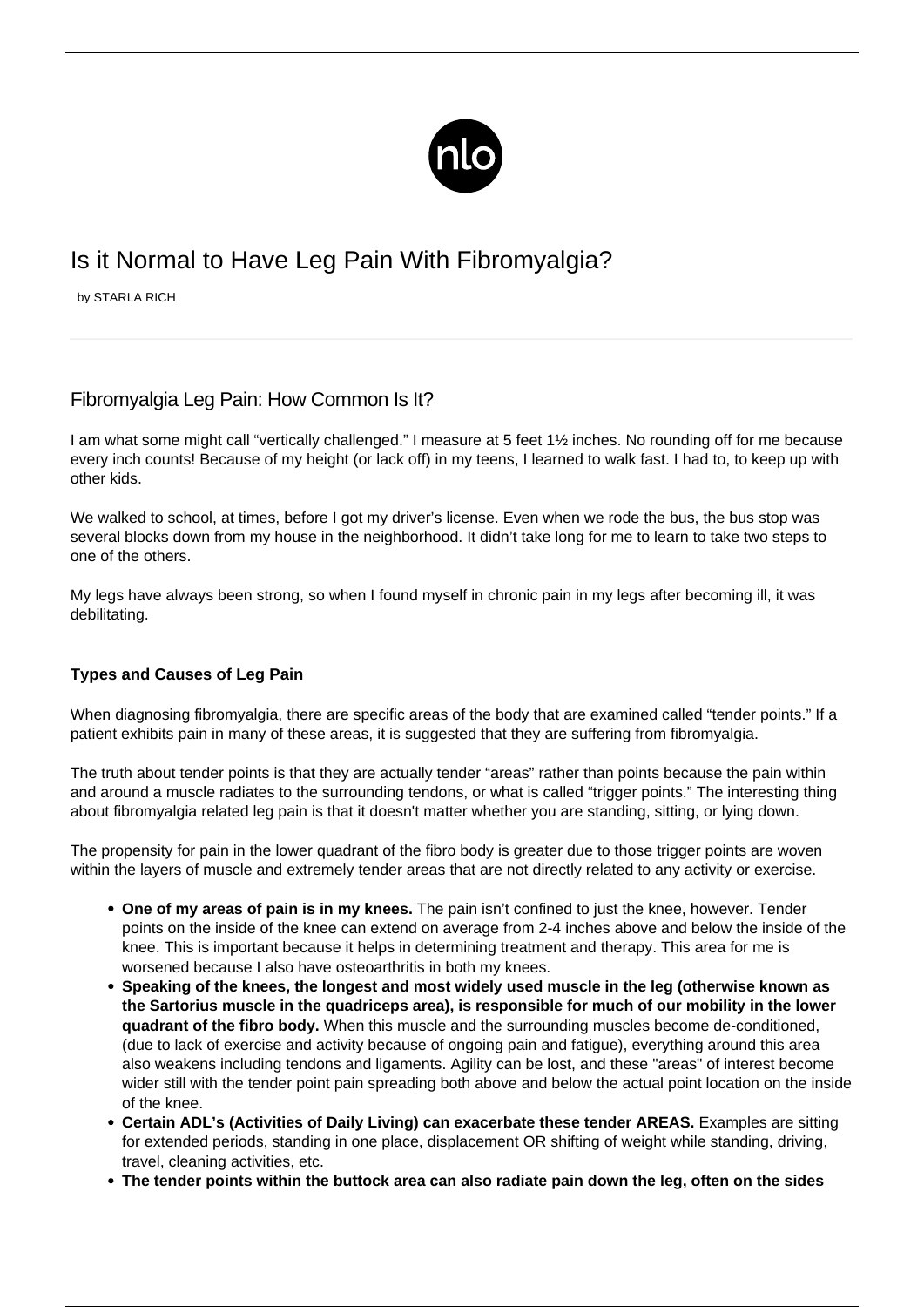**and back of legs.** Hip and leg pain can result because the Iliotibial band (outside of legs) runs from the hip area down the side of each leg and when this area is tight can cause stabbing pain and severe stiffness.

- **Weakness and/or shortening in the hip abductors can also cause extreme tightness and decrease mobility.** Iliotibial Band Syndrome (ITBS) can occur in athletes through repetition and overuse, but this painful condition is not uncommon for people with fibromyalgia.
- **Since we understand that fibromyalgia manifests itself with hypersensitivity in the nerves in the body (feeling pain close to the surface), many fibro patients also deal with pain in their feet, and as a result of that pain, in their ankles also.** It is quite common for those with FMS to develop peripheral neuropathy because of the malfunction of the neurological system and also because of mal-absorption of essential vitamins such as B-12 which is necessary for the proper function of the neurological system.

#### **Fibromyalgia Leg Pain Relief and Treatment**

One thing to consider with fibromyalgia and leg pain is that any position we stay in too long, like sitting or standing can increase pain and activate trigger points.

The tender points will always be there on some level, but it is the trigger points that become activated from repetitive movements or being in one position too long. It is important not to sit for long first thing in the morning. When we go from lying in bed to sitting first thing in the morning, this only creates more stiffness in the lower back, hips, legs, and knees.

I understand the struggle with movement first thing, especially if it has been a fitful painful night. For me, it is even more of a battle because of the neuropathy in my feet, which makes it quite painful to walk and put pressure on my feet first thing. Pushing through the pain, however, and moving just a bit will help with the stiffness and ultimately ease the pain.

Speaking of nighttime leg pain, I have found that putting pillows between my knees and ankles helps as well as wearing socks if my feet are cold because cold tends to exasperate the pain.

Aside from these daily changes in habit, there are certain structured exercises, treatments and activities that can improve muscle quality and combat the daily leg pain and overall body pain that fibromyalgia causes:

#### **Consistent Conditioning**

It isn't about "to exercise or not to exercise." We must keep moving even if it isn't at an accelerated workout level that we were once able to do. Conditioning is more than about temporary pain relief. It is about creating longterm pain relief and subsequent independence as we age with a chronic illness.

Seek out "fibro-friendly" exercises" that will condition and strengthen your body, for example:

- Simple walking
- Stretching exercises with exercise bands
- Riding a stationary bike

It is important to know that it's the everyday activities that can be detrimental to a fibro body and not the conditioning through safe and effective exercise.

There are some activities of daily living such as cleaning a bathtub or lifting heavy objects improperly that really can be detrimental to a fibro body, whereas focused fitness training actually 'protects' the body and builds a stronger resilience and foundation.

#### **Myofascial Treatment**

Those with fibromyalgia develop "knots" in their muscles and tendons even more than a healthy individual. It can